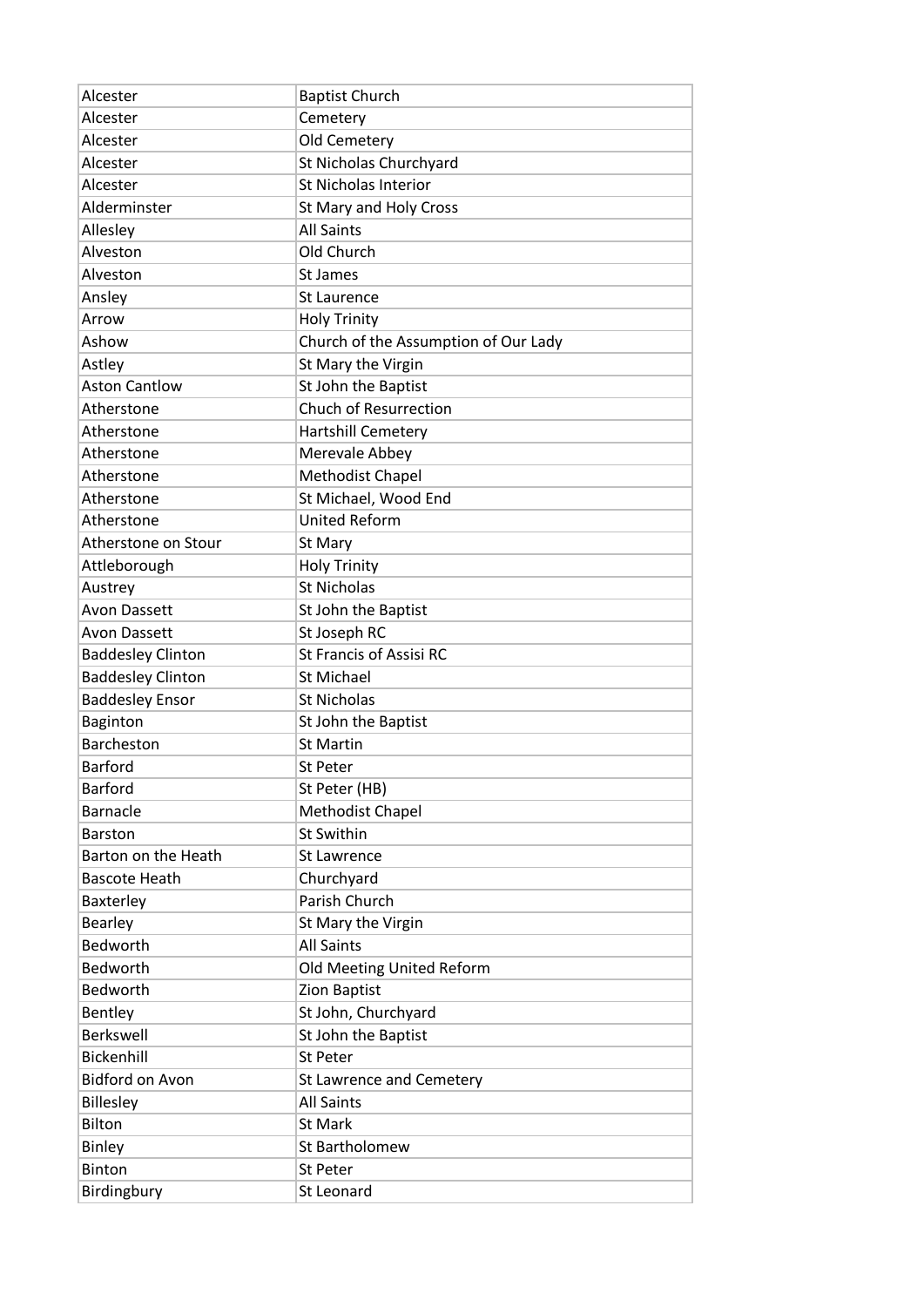| Birmingham                 | St Margaret, Ward End                                                             |
|----------------------------|-----------------------------------------------------------------------------------|
| Birmingham                 | The Old Meeting House (Central)                                                   |
| <b>Bishops Itchington</b>  | <b>St Michael</b>                                                                 |
| <b>Bishops Tachbrook</b>   | St Chad,                                                                          |
| Bishopton                  | <b>St Peter</b>                                                                   |
| <b>Bourton on Dunsmore</b> | <b>St Peter</b>                                                                   |
| <b>Brailes</b>             | St George                                                                         |
| <b>Brailes</b>             | St George (HB)                                                                    |
| <b>Brinklow</b>            | St John the Baptist                                                               |
| <b>Brownsover</b>          | Churchyard                                                                        |
| <b>Bubbenhall</b>          | <b>St Giles</b>                                                                   |
| <b>Budbrooke</b>           | St Michael                                                                        |
| Bulkington                 | St James                                                                          |
| Burmington                 | St Barnabas                                                                       |
| <b>Burton Dassett</b>      | <b>All Saints</b>                                                                 |
| <b>Burton Hastings</b>     | St Botolph                                                                        |
| <b>Butlers Marston</b>     | St Peter and St Paul                                                              |
| Caldecote                  | St Theobald and St Chad                                                           |
| Chadshunt                  | <b>All Saints</b>                                                                 |
| Chadwick End               | <b>St Francis of Assisi RC</b>                                                    |
| Charlecote                 | St Leonard                                                                        |
| Cherington                 | St John the Baptist                                                               |
| Chesterton                 | <b>St Giles</b>                                                                   |
| <b>Chilvers Coton</b>      | <b>All Saints</b>                                                                 |
| Church Lawford             | St Peter                                                                          |
| Churchover                 | <b>Holy Trinity</b>                                                               |
|                            |                                                                                   |
| Claverdon                  | St Michael and All Angels                                                         |
| <b>Clifford Chambers</b>   | St Helen                                                                          |
| Clifton on Dunsmore        | St Mary                                                                           |
| Coleshill                  | St Peter and St Paul                                                              |
| Combroke                   | St Mary and St Margaret                                                           |
| <b>Compton Winyates</b>    | Church                                                                            |
| Copstone Magna             | St John                                                                           |
| Corley                     | St Mary                                                                           |
| Coughton                   | Cemetery                                                                          |
| Coughton                   | St Paul and St Elizabeth RC                                                       |
| Coughton                   | St Peter RC                                                                       |
| Coventry                   | , Foleshill Rd                                                                    |
| Coventry                   | Christ Church, Frankpledge Rd, Cheylesmore                                        |
| Coventry                   | St Alban, Mercer Avenue                                                           |
| Coventry                   | St Anne and All Saints, Acacia Avenue                                             |
| Coventry                   | St Barbara, Rochester Rd                                                          |
| Coventry                   | St Barnabas, Cromwell St                                                          |
| Coventry                   | St Catherine (the Pond Field), Stoke Aldermoor                                    |
| Coventry                   | St Francis of Assisi, Links Rd, Radford                                           |
| Coventry                   | St George, Barker Butts Lane                                                      |
| Coventry                   | St James, Abbey Rd, Whitley,                                                      |
| Coventry                   | St John the Baptist, Fleet St                                                     |
| Coventry                   | St John the Divine, Rohin Hood Rd, Willenhall<br>St Luke, Rotherham Rd, Holbrooks |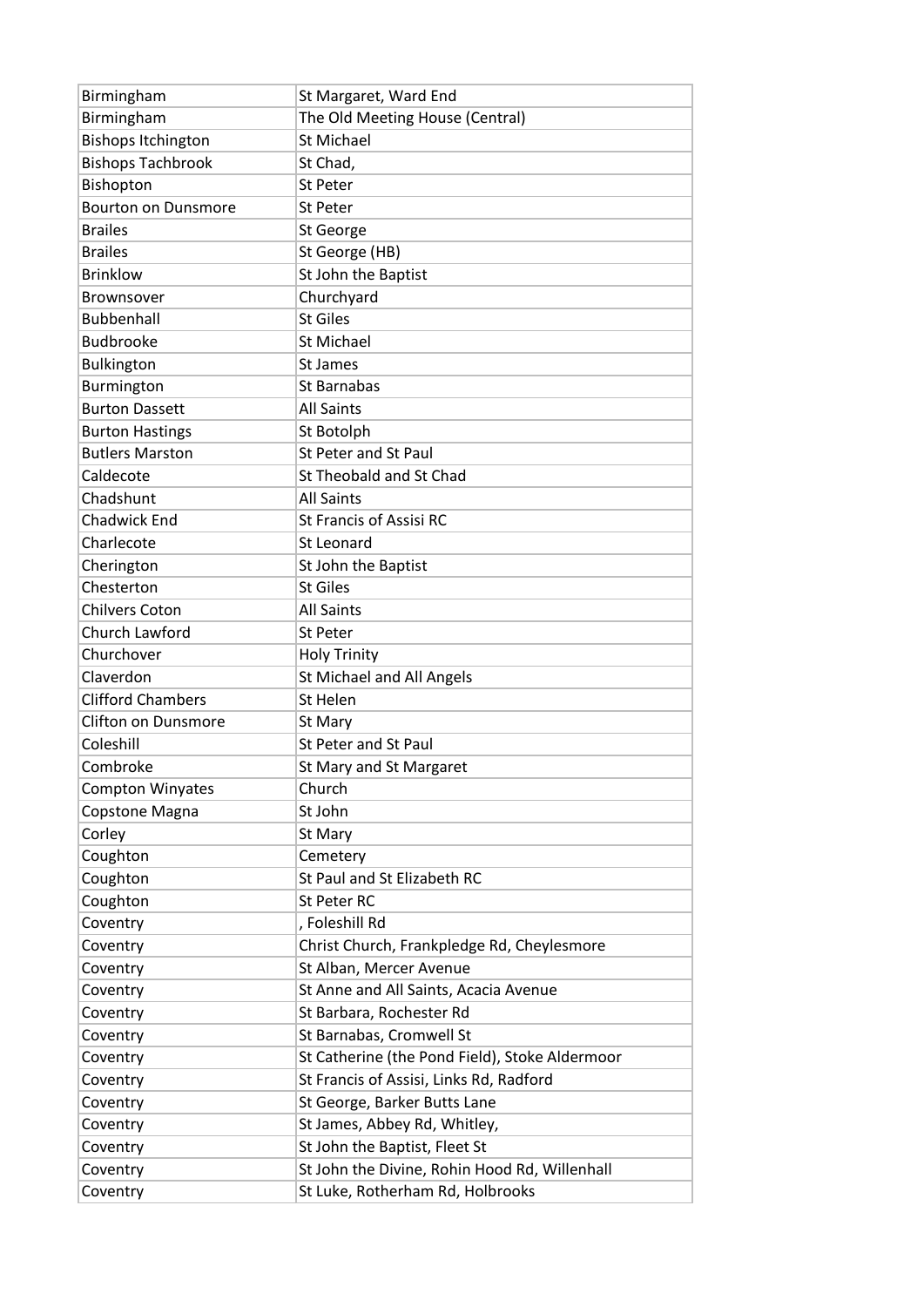| Coventry                | St Margaret, Walsgrave Rd                         |
|-------------------------|---------------------------------------------------|
| Coventry                | St Martin in the Fields, Green Lane South, Finham |
| Coventry                | St Mary Magdelen, Hearsall Lane                   |
| Coventry                | St Peter, Charles St                              |
| Coventry                | <b>Stoke St Michael</b>                           |
| Cubbington              | St Mary                                           |
| Curdworth               | <b>St Nicholas</b>                                |
| Dordon                  | St Leonard                                        |
| Dorridge                | St Philip                                         |
| Dorsington              | <b>St Peter</b>                                   |
| Dunchurch               | <b>Baptist Church</b>                             |
| Dunchurch               | <b>St Peter</b>                                   |
| Earlswood               | <b>St Patrick</b>                                 |
| Eastern Green           | <b>St Andrew</b>                                  |
| Elmdon                  | <b>St Nicholas</b>                                |
| Ettington               | <b>Holy Trinity</b>                               |
| Ettington               | <b>St Thomas A Beckett</b>                        |
| <b>Ettington Park</b>   | St Nicholas and Holy Trinity                      |
| Exhall                  | <b>St Giles</b>                                   |
| Farnborough             | St Botolph                                        |
| Fenny Compton           | St Peter and St Clare                             |
| Fillongley              | St Mary and All Saints                            |
| Flecknoe                | <b>St Mark</b>                                    |
| Foleshill               | <b>St Laurence</b>                                |
| Frankton                | <b>St Nicholas</b>                                |
| Gaydon                  | <b>St Giles and Cemetery</b>                      |
| Grandborough            | <b>St Peter</b>                                   |
| <b>Great Alne</b>       | St Mary Magdalen                                  |
| <b>Great Packington</b> | St James                                          |
| Grendon                 | <b>All Saints</b>                                 |
| Halford                 | St Mary                                           |
| Hampton in Arden        | St Mary and St Bartholomew                        |
|                         | St Peter Ad Vincula                               |
| <b>Hampton Lucy</b>     |                                                   |
| Hampton on the Hill     | St Charles Borromeo RC                            |
| Harborough Magna        | <b>All Saints</b>                                 |
| Harbury                 | All Saints and Cemetery                           |
| Haseley                 | St Mary                                           |
| Haselor                 | St Mary and All Saints                            |
| Hatton                  | <b>Holy Trinity</b>                               |
| Henley in Arden         | <b>Baptist Church</b>                             |
| Henley in Arden         | St Nicholas, Beaudesert                           |
| Hill                    | St James, Four Oaks                               |
| Hillmorton              | St John the Baptist                               |
| Hillmorton              | <b>Watts Lane Cemetery</b>                        |
| Hockley Heath           | St Thomas with Nuthurst cum Hockley Heath         |
| Honile                  | St John the Baptist                               |
| Honington               | <b>All Saints</b>                                 |
| Hunningham              | St Margaret                                       |
| Idlicote                | <b>St James the Great</b>                         |
| Ilmington               | St Mary                                           |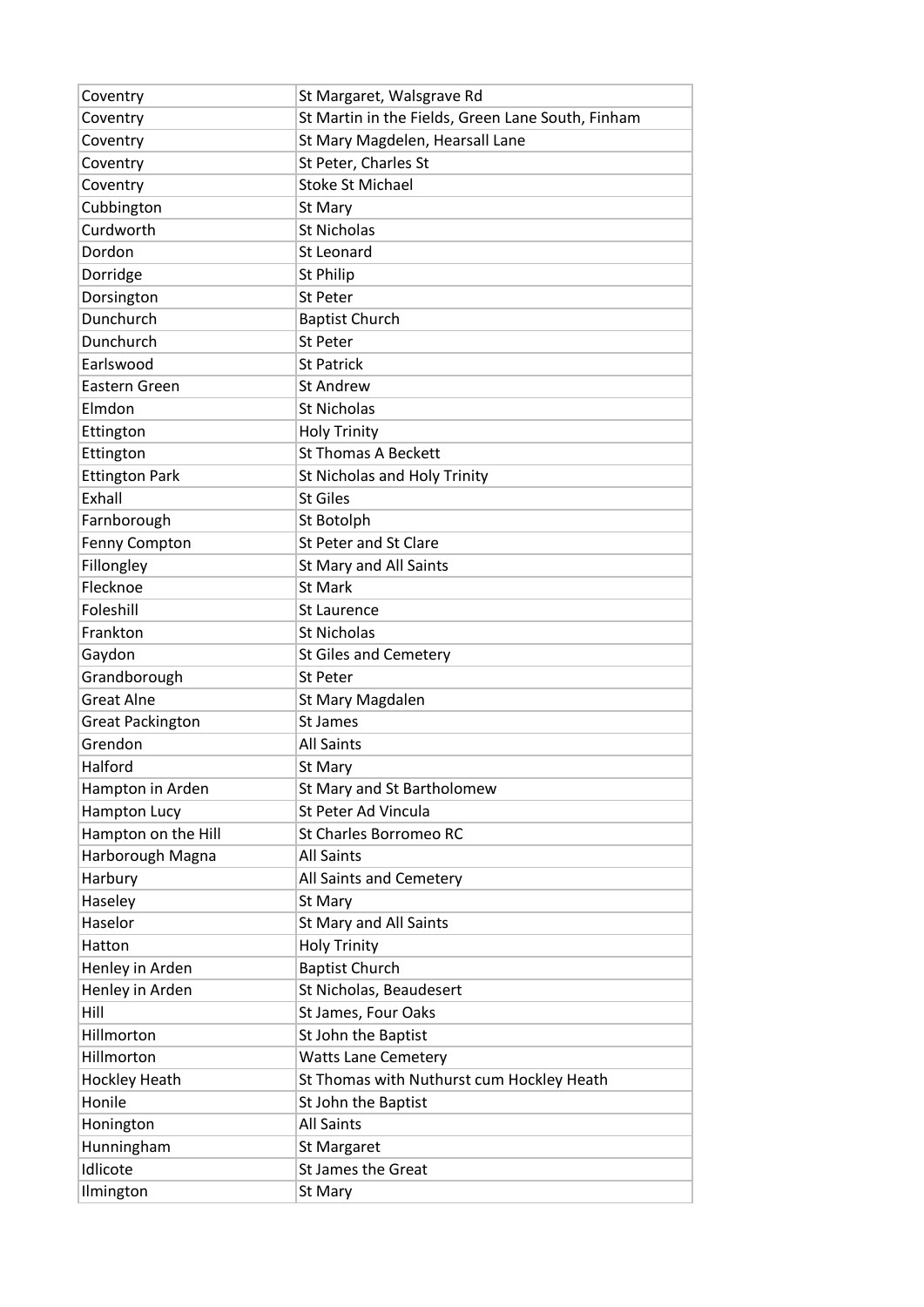| Kenilworth             | <b>St Austin RC</b>                            |
|------------------------|------------------------------------------------|
| Kenilworth             | <b>St Nicholas</b>                             |
| Keresley               | <b>St Thomas</b>                               |
| Kineton                | <b>St Peter</b>                                |
| Kingsbury              | St Peter and St Paul                           |
| Kinwarton              | St Mary the Virgin                             |
| Knowle                 | St John the Baptist, St Lawrence and St Anne   |
| Ladbroke               | <b>All Saints</b>                              |
| Lapwort                | St Mary the Virgin                             |
| Lea Marston            | St John the Baptist                            |
| Leamington Hastings    | <b>All Saints</b>                              |
| Leamington Spa         | All Saints, New St and Leam St Bham Cemeteries |
| Leamington Spa         | Brunswick St Cemetery (part only)              |
| Leamington Spa         | <b>Burial Ground, Spencer St</b>               |
| Leamington Spa         | Holy Trinity, Beauchamp Ave                    |
| Leamington Spa         | St John the Baptist, Tachbrook St              |
| Leamington Spa         | St Joseph, Whitnash                            |
| Leamington Spa         | <b>St Mark New Milverton</b>                   |
| Leamington Spa         | St Marys, St Marys Rd                          |
| Leamington Spa         | St Paul, Leicester St                          |
| Leamington Spa         | <b>St Peters RC</b>                            |
| Leek Wootton           | <b>All Saints</b>                              |
| Lighthorne             | St Lawrence                                    |
| Lighthorne             | St Lawrence (HB)                               |
| Lillington             | St Mary Magdalene                              |
| Little Compton         | <b>St Denys and Cemetery</b>                   |
| Little Packington      | St Bartholemew                                 |
| Long Compton           | <b>St Peter and St Paul</b>                    |
| Long Itchington        | <b>Holy Trinity</b>                            |
| Long Lawford           | St John                                        |
| Lower Quinton          | <b>St Swithin</b>                              |
| Lower Quinton          | St Swithin (HB)                                |
| Lower Shuckburgh       | St John                                        |
| Loxley                 | <b>St Nicholas</b>                             |
| Luddington             | <b>All Saints</b>                              |
| Mancetter              | St Peter                                       |
| Mappleborough Green    | Church of the Holy Ascension                   |
| <b>Marston Green</b>   | Cemetery                                       |
| <b>Marston Secca</b>   | <b>St James the Great</b>                      |
| Marton                 | St Esprit                                      |
| Maxstoke               | <b>St Michael</b>                              |
| Meriden                | <b>St Laurence</b>                             |
| Middleton              | St John                                        |
| Monks Kirby            | <b>RC Cemetery</b>                             |
| Monks Kirby            | St Editha                                      |
| <b>Moreton Morrell</b> | <b>Holy Cross</b>                              |
| <b>Morton Bagot</b>    | <b>Holy Trinity</b>                            |
| Napton                 | <b>St Lawrence</b>                             |
| Nether Whitacre        | <b>St Giles</b>                                |
| New Arley              | <b>St Michael</b>                              |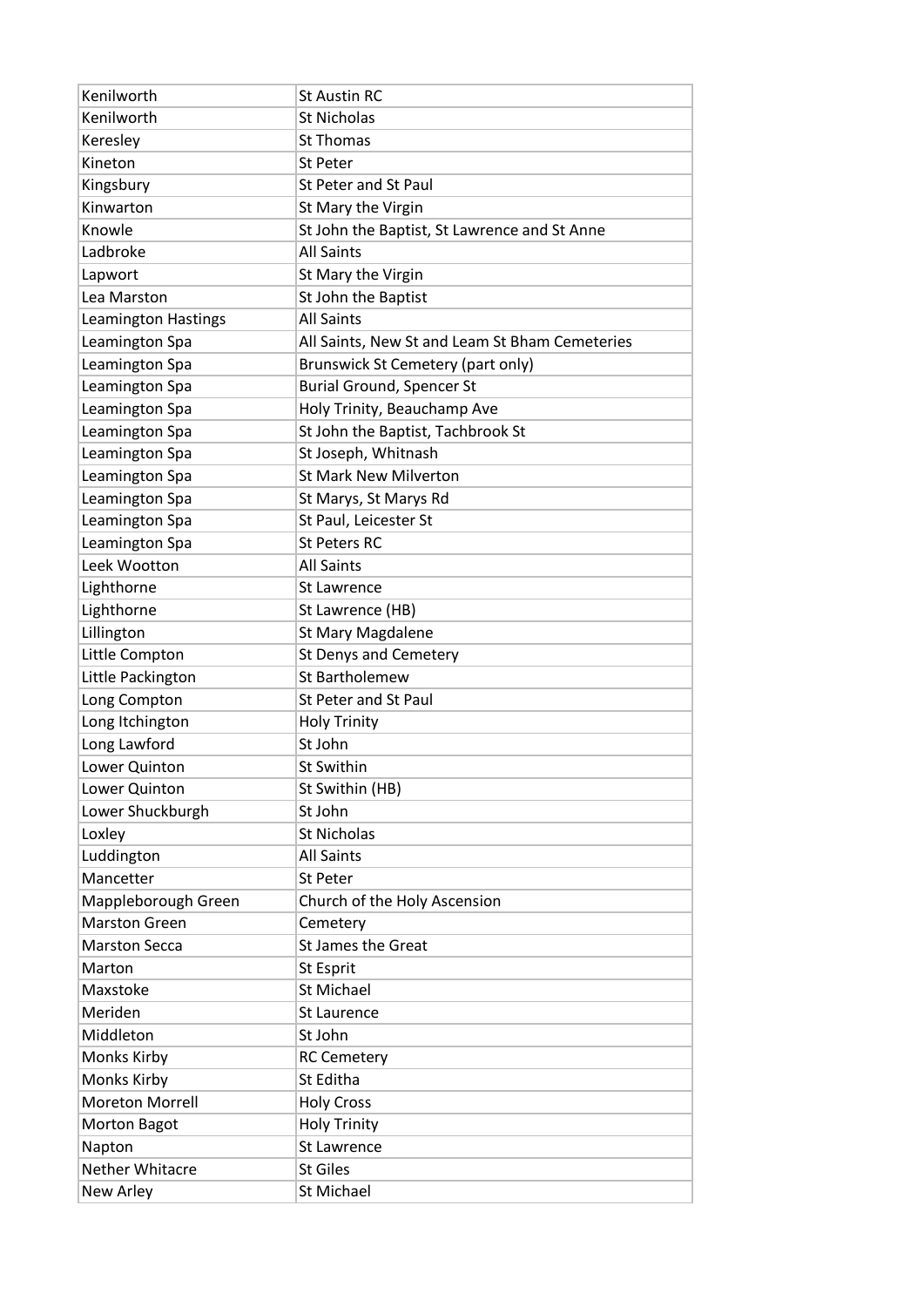| Newbold on Avon         | St Botolph                    |
|-------------------------|-------------------------------|
| Newbold on Stour        | St David                      |
| Newbold Pacey           | St George the Martyr          |
| <b>Newton Regis</b>     | St Mary                       |
| Norton Lindsey          | <b>Holy Trinity</b>           |
| Nuneaton                | Our Lady of the Angels RC     |
| Nuneaton                | <b>St Nicolas</b>             |
| Offchurch               | <b>St Gregory</b>             |
| Old Arley               | St Wilfred                    |
| Old Arley               | St Wilfrid                    |
| Old Milverton           | St James                      |
| Oldberrow               | St Mary                       |
| Olton                   | <b>St Bernard's Monastery</b> |
| Over Whitacre           | St Leonard                    |
| Oxhill                  | <b>St Lawrence</b>            |
| Packwood                | <b>St Giles</b>               |
| Pillerton Hersey        | St Mary the Virgin            |
| <b>Pillerton Priors</b> | St Mary Magdalen              |
| Polesworth              | <b>Baptist Church</b>         |
| Polesworth              | St Editha                     |
| Preston Bagot           | <b>All Saints</b>             |
| Preston on Stour        | St Mary                       |
| Princethorpe            | Our Lady of the Angels        |
| Princethorpe            | St Mary's Priory              |
| <b>Priors Hardwick</b>  | St Mary                       |
| <b>Priors Marston</b>   | St Leonard                    |
| <b>Radford Semele</b>   | St Nicholas                   |
| Radway                  | <b>St Peter</b>               |
| Ratley                  | St Peter ad Vincula           |
| Rowington               | <b>St Lawrence</b>            |
| Rugby                   | Croop Hill Cemetery, Bilton   |
| Rugby                   | <b>St Andrew</b>              |
| Rugby                   | St Marie's RC                 |
| Rugby                   | St Matthew the Evangelist     |
| Rugby                   | St Oswald                     |
| Ryton on Dunsmore       | St Leonard                    |
| <b>Salford Priors</b>   | <b>St Matthew</b>             |
| Seckington              | <b>All Saints</b>             |
| Sherbourne              | <b>All Saints</b>             |
| Shilton                 | <b>St Andrew</b>              |
| Shipston on Stour       | St Edmund                     |
| Shirley                 | St James                      |
| Shotteswell             | St Laurence                   |
| Shustoke                | St Cuthbert                   |
| Shuttington             | <b>St Matthew</b>             |
| Snitterfield            | St James                      |
| Solihull                | St Alphege                    |
| Southam                 | St James                      |
| Spernall                | St Leonard                    |
| Stockingford            | St Paul                       |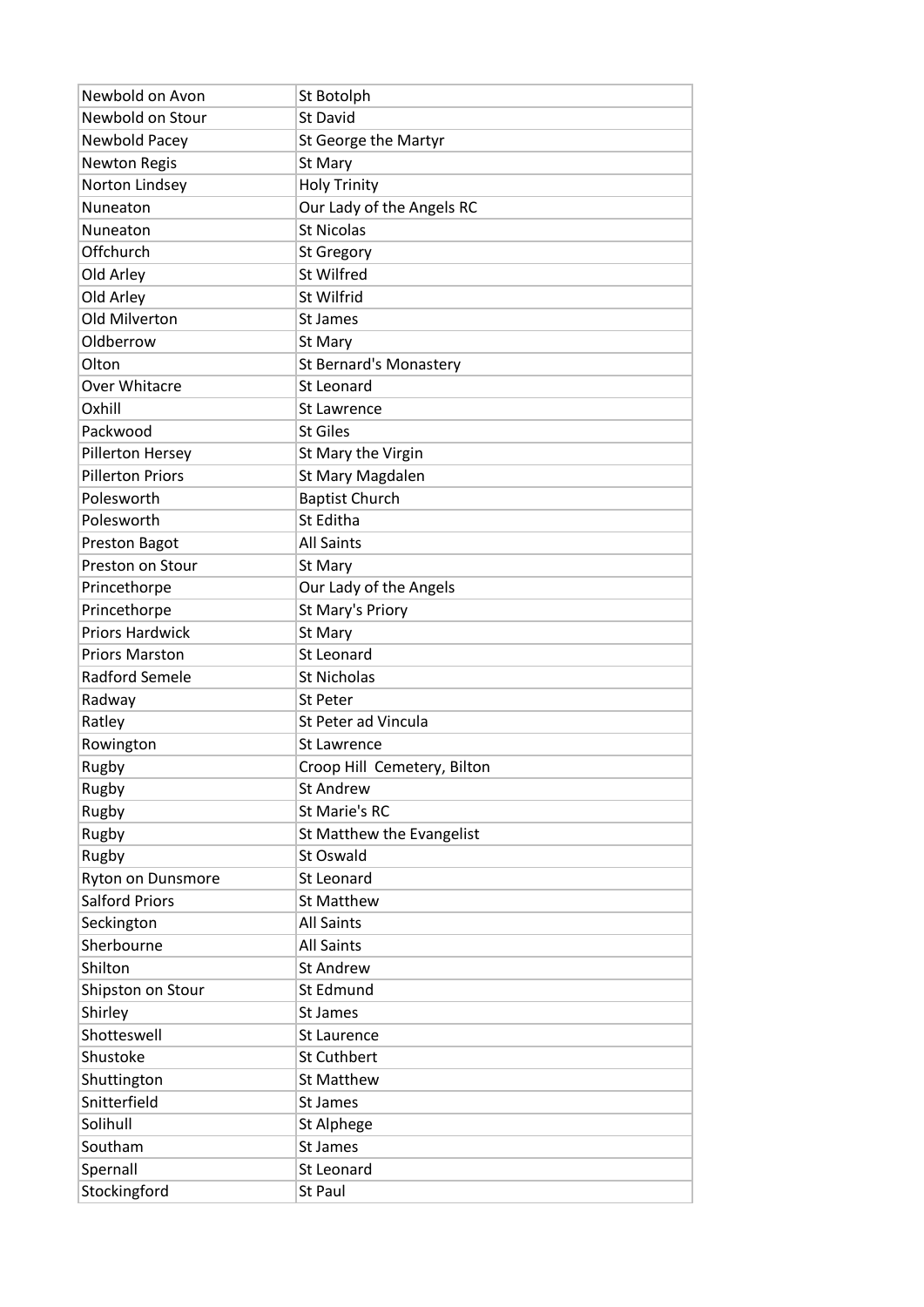| Stockton                    | <b>St Michael</b>                      |
|-----------------------------|----------------------------------------|
| Stoneleigh                  | St Mary the Virgin                     |
| Stratford on Avon           | Payton St Baptist                      |
| Stratford on Avon           | <b>St Gregory RC</b>                   |
| <b>Stretton on Dunsmore</b> |                                        |
| <b>Stretton on Fosse</b>    | <b>St Peter</b>                        |
| <b>Stretton under Fosse</b> | Chapel                                 |
| Studley                     | <b>Baptist Churchyard</b>              |
| Studley                     | Cemetery                               |
| Studley                     | St Mary RC                             |
| <b>Sutton Coldfield</b>     | <b>Holy Trinity</b>                    |
| <b>Sutton under Brailes</b> | <b>St Thomas a Becket</b>              |
| Tanworth in Arden           | St Mary Magdalen                       |
| <b>Temple Balsall</b>       | St Mary the Virgin Church and Cemetery |
| <b>Temple Grafton</b>       | <b>St Andrew</b>                       |
| Tidmington                  | Church of the Ascension                |
| Tredington                  | <b>St Gregory</b>                      |
| Tysoe                       | Church of the Blessed Virgin Mary      |
| Ufton                       | St Michael and All Angels              |
| Ullenhall                   | St Mary the Virgin                     |
| Umberslade                  | <b>Baptist Chapel</b>                  |
| Upper Shuckburgh            |                                        |
| Walmley                     | St John the Evangelist                 |
| Walsgrave on Sowe           | St Mary                                |
| <b>Walton D'Eivile</b>      | St James                               |
| Wappenbury                  | St Anne RC                             |
| Wappenbury                  | St John the Baptist                    |
| Warmington                  | <b>St Michael</b>                      |
| <b>Warton Holy</b>          | Trinity                                |
| Warwick                     | Cemetery                               |
| Warwick                     | St Mary                                |
| Warwick                     | St Paul                                |
| Wasperton                   | St John                                |
| <b>Water Orton</b>          |                                        |
| Weddington                  | St James                               |
| Welford on Avon             | St Peter                               |
| Weston on Avon              | <b>All Saints</b>                      |
| Weston under Whetherley     | St Michael and All Angels              |
| Whatcote                    | St Peter                               |
| Whichford                   | <b>St Michael</b>                      |
| Whitchurch                  | St Mary                                |
| Whitnash                    | St Margaret                            |
| Willey                      | <b>St Leonard</b>                      |
| Willoughby                  | <b>St Nicholas</b>                     |
| Wilmcote                    | <b>Congregational Chapel</b>           |
| Wilmcote                    | <b>St Andrew</b>                       |
| Wilnecote                   | <b>Holy Trinity</b>                    |
| Winderton                   | St Peter and St Paul Church            |
| Wishaw                      | St Chad                                |
| Withybrook                  | <b>All Saints</b>                      |
|                             |                                        |